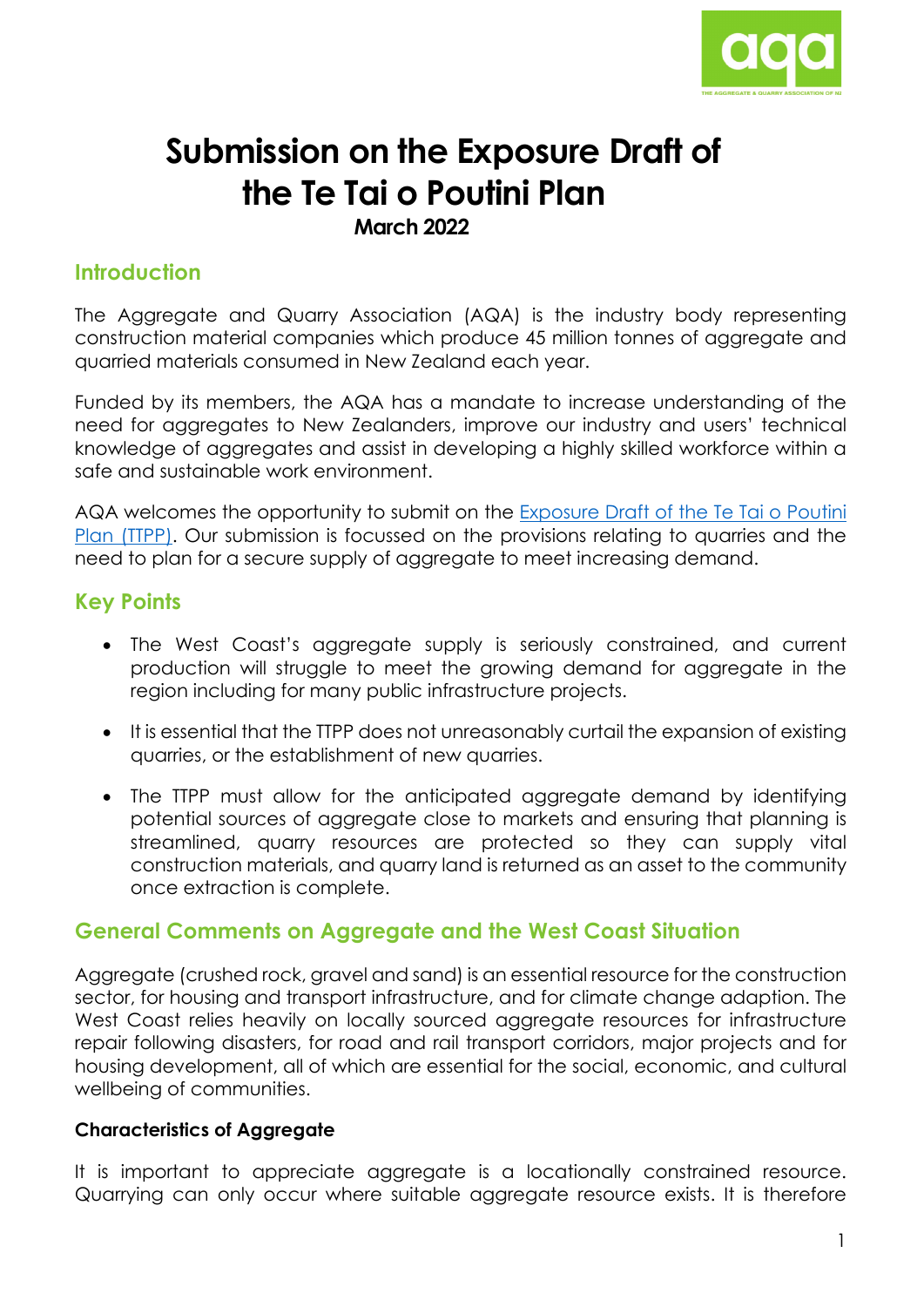

important to ensure that access to potential aggregate resources is not inadvertently shut off by competing land uses - many of which could, by their nature, be located anywhere.

This means that council planning must identify where the rock is located and protect those areas from other development and prevent sterilisation by alternative land uses.

Due to its weight and volume, aggregate is very expensive to transport. An additional 30km travel typically doubles the cost of aggregate. This highlights that shifting large volumes from outside the region, or far from where it is to be used, is very expensive and would increase the cost of many of the proposed projects.

Quarrying activities generate environmental impacts (eg: truck movements, dust and noise) and while quarries can and do mitigate these environmental impacts, they need to be an appropriate distance from residential and other sensitive areas.

#### **Mineral Extraction Strategic Objectives**

We support the Mineral Extraction Strategic Objectives and the two special purpose zones for mineral extraction, however in many places the plan is written in a way that is unworkable or will have unintended negative consequences for the quarrying sector.

We support the Strategic Objectives, MIN-01 to MIN-06 as these set out the overarching direction for matters relating to mineral extraction.

While the intention is clear, and very positive, for the six strategic objectives to be effective they need to be referenced in subsequent chapters. There would be more clarity and certainty if other chapters referred to them with words such as "having regard to Strategic Objective XX". This would ensure that in chapters such as those covering Ecosystems and Indigenous Biodiversity, Natural Features and Landscapes, conflicts between quarrying and natural environment protection objectives and policies could be weighed in a manner consistent with the Strategic Objectives.

#### **SNAs, ONLs and Other Overlays**

Permissive rules and the activity status of mineral extraction activities could be impacted when they occur within many of these overlays. While this might be acceptable in some places, it is important that access to a consenting pathway remains including with the ability to mitigate, offset and compensate.

There are some cases where different overlays overlap with each other and where the rules and activity statuses for each are not consistent. This means there would be confusion for applicants as to which overlays take precedent.

#### **Transition Period**

A major concern with the plan relates to the impact of SNAs and ONLs in the transition period between the plan being notified and when it becomes fully operative.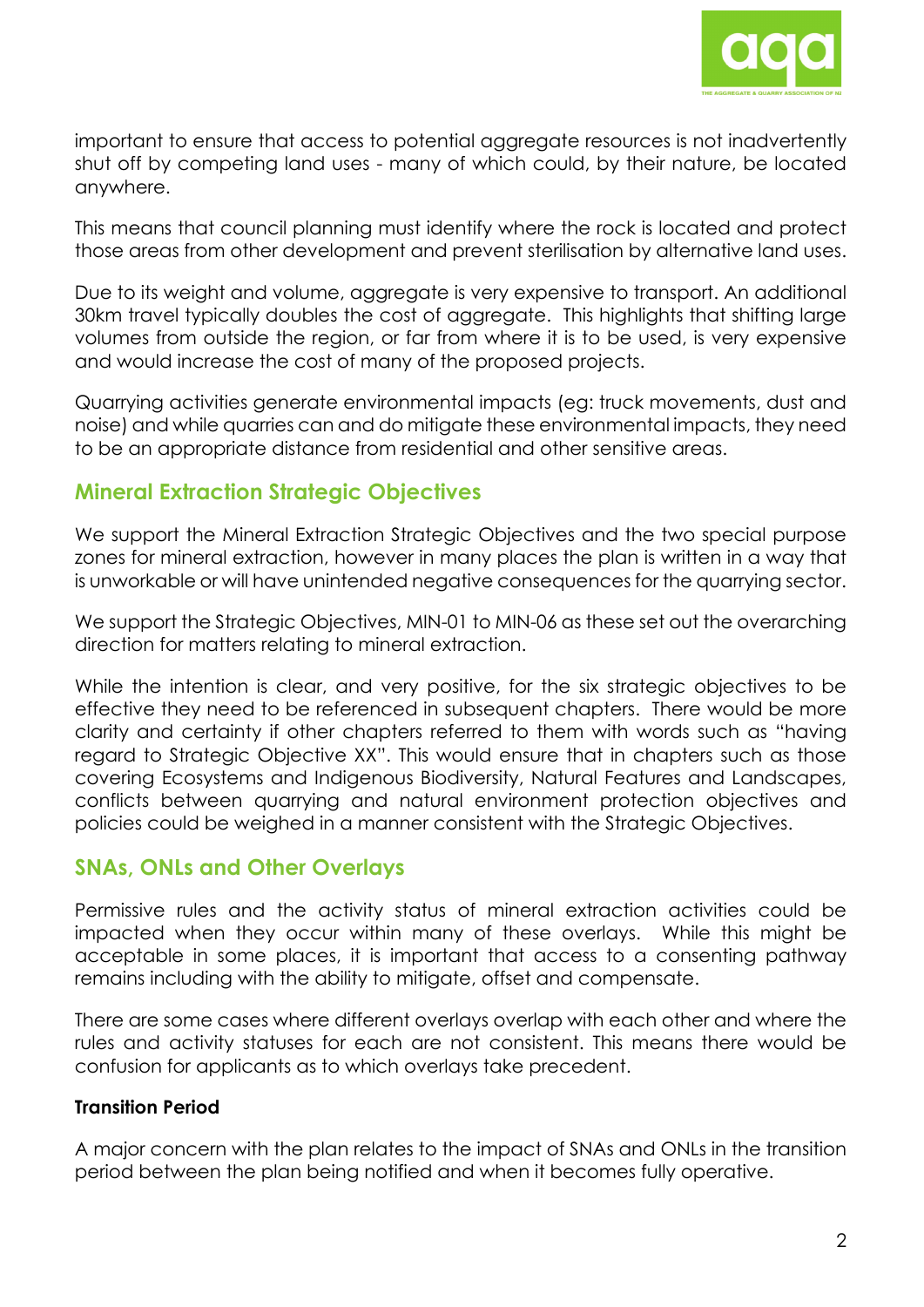

Specifically, the SNA, ONL and other overlay provisions will take effect when the plan is notified but the enabling provisions, both in the extractive zones and outside, will not become operative until decisions are made much later. This clearly causes problems for consent applications in that interim period.

The rules need to be operational at the outset to prevent the SNAs from being legally effective without the intended enabling rules.

# **West Coast Regional Policy Statement (WCRPS)**

The vegetation clearance rules in the Ecosystems and Indigenous Biodiversity chapter are inconsistent with the principle of mitigating, offsetting or compensating environmental effects. One possible solution is to use the biodiversity management hierarchy from the WCRPS as a template for the vegetation clearance rules. Given the West Coast Regional Policy Statement is a relatively recent RPS, and given its status in that it is a requirement of the District Plan to give effect to it, it makes sense to use the WCRPS's biodiversity management hierarchy in this way.

### **Use of the word "avoid"**

Recent case law has deemed the word 'avoid' to mean avoid in a prohibitive sense, and as such is inconsistent with the permissive rules and activity statuses for extraction activities within the TTPP. Care should be taken when using the word "avoid" so as not to imply that the activity be prohibited in all cases.

'Avoid' is, of course, an important part of the effects management hierarchy and so we support it being used in this context i.e. if you can't avoid it then you have to remedy, mitigate, offset or compensate in that order. Again, this is consistent with the WCRPS.

We have identified some places in the table below where we are unhappy with the use of the word.

The following table outlines some specific suggested changes.

| <b>CHAPTER</b>     | <b>PROVISION</b>                           | <b>SUGGESTED CHANGE</b>                                                                    | <b>EXPLANATION FOR CHANGE</b>                                                                                                       |
|--------------------|--------------------------------------------|--------------------------------------------------------------------------------------------|-------------------------------------------------------------------------------------------------------------------------------------|
| <b>Definitions</b> | Mineral<br>Extraction<br>and<br>Processing | Insert "to, from and<br>between" after<br>"access within".                                 | Need to cover access that is not<br>within the site.                                                                                |
| FCO                | $ECO-P2$                                   | Item d.- add after<br>current wording "or<br>where adverse<br>effects can be<br>mitigated" | Adverse effects may not always be<br>minor but where effects can be<br>mitigated, there should be provision<br>for such activities. |

## **Table of suggested changes:**